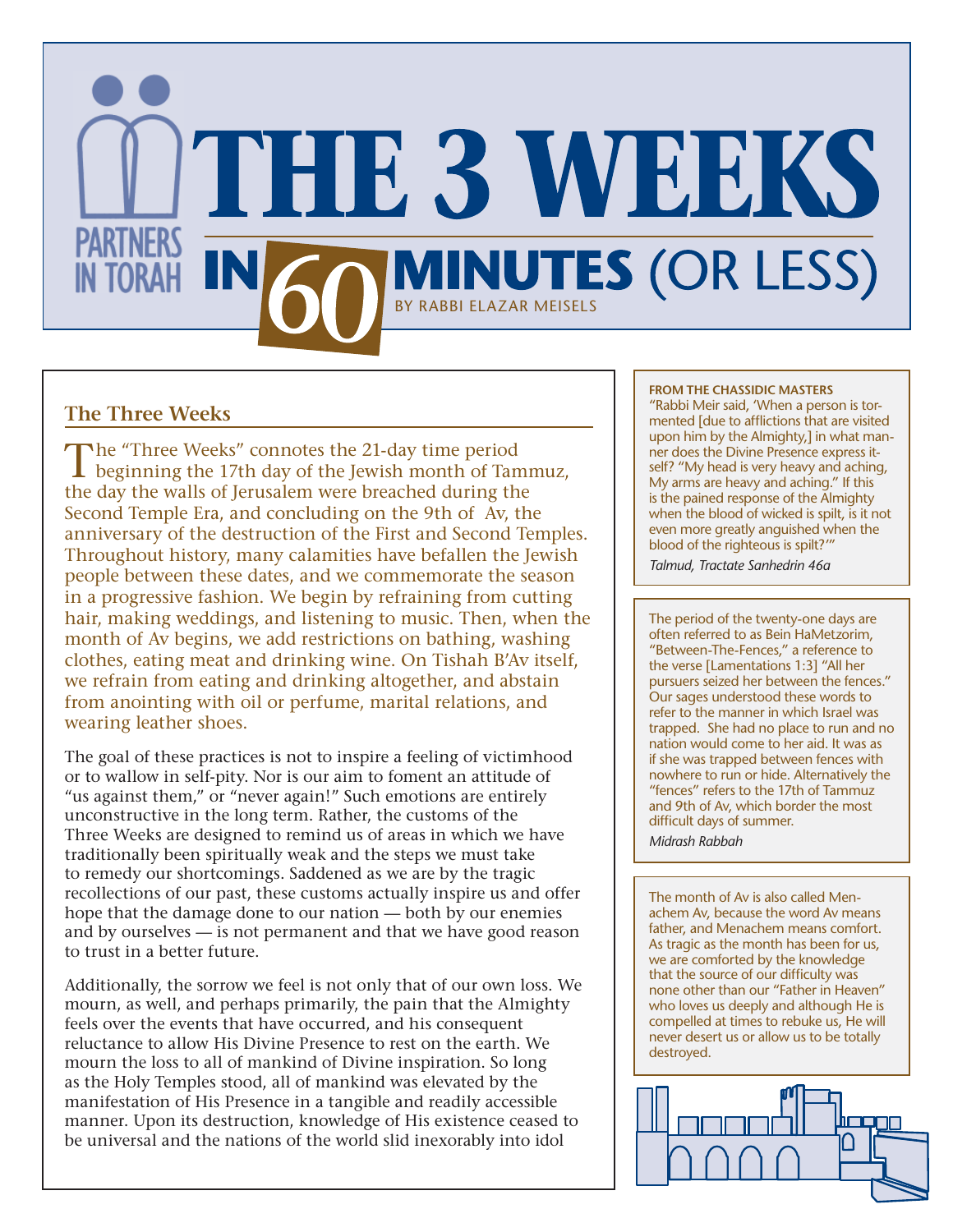#### **FROM THE CHASSIDIC MASTERS**

Why is this month referred to as Menachem Av? Av is made up of the letters, Aleph and Beis and symbolizes the idea that the sacred letters of the Aleph Beis, which make up all the mitzvos of the Torah, comfort us and reassure us that so long as we adhere to them, we have nothing to fear. This is also the reason that most of the scroll of Eichah is written in the order of the Aleph Beis, as the first letters of the verses follow the order of the Aleph Beis.

*R' Simchah Bunim M'Pschischa*

The wicked Babylonian King Nevuchadnezzar instructed his general Nevuzradan, "The G-d of the Jews is always ready to accept penitents. Therefore, when you capture them, do not allow them to pray to Him, so that they should not be able to repent. Otherwise, He will take pity upon them…

*Midrash Eichah*

This period of twenty-one days corresponds to the twenty-one day period beginning Rosh Hashanah and culminating in Shmini Atzeres which marks the conclusion of the holiday of Sukkot. One who toils to perfect his soul during these weeks no longer need fear a negative verdict on the Day of Judgment for he has already accomplished all that is necessary. *Toldos Adam*

"A Song of Asaph – O' G-d, the heathens came into Your inheritance; they have defiled Your holy Temple; they have made Jerusalem into heaps." [Psalms 79:1] Is the destruction of the Temple really something to sing about? The song is over the fact that the Almighty chose to vent His wrath on the wood and stones of the Temple, instead of upon His children who deserved to be obliterated.

*Midrash Eichah*

"The world can be compared to a human eyeball - The white of the eye is the ocean surrounding the world - The iris is this continent - The pupil is Jerusalem - And the image in the pupil is the Holy Temple."

*Derech Eretz Zuta 9*



worship and later atheism. This may be an even greater tragedy than anything experienced by the Jewish people and well worth commemorating, in the hope that we will rectify the unseemly behavior that brought all this into being.

# **Tishah B'Av in Scripture**

Ithough Tishah B'Av is not mentioned explicitly in the Torah, as  $\lambda$  it commemorates events that occurred centuries after the Torah was written, there are hints to the day in the words of the Prophets, and it is mentioned a total of 74 times in the Babylonian Talmud. Following is a short sampling of a few Talmudic statements regarding Tishah B'Av:

משנכנס אב ממעטין בשמחה שבת שחל תשעה באב להיות בתוכה אסור מלספר ומלכבס ובחמישי מותרין מפני כבוד השבת ערב תשעה באב לא יאכל אדם שני תבשילין לא יאכל בשר ולא ישתה יין רבן שמעון בן גמליאל אומר ישנה רבי יהודה מחייב בכפיית המטה ולא הודו לו חכמים...

# מסכת תענית דף כו/א

*"When Av begins, we must diminish our joy. During the week in which Tishah B'Av falls, it is forbidden to shave, take a haircut or launder clothing… Erev Tishah B'Av one should not eat two cooked foods. He should not eat meat and he should not drink wine. Rabbi Shimon the son of Gamliel said, 'He should deviate [from his normal practice].' Rabbi Yehudah held that it was obligatory to turn over one's bed, but the sages did not agree with him…" Tractate Taanis 26a*

אמר רב יהודה אמר רב כך היה מנהגו של רבי יהודה ברבי אילעאי ערב תשעה באב מביאין לו פת חריבה במלח ויושב בין תנור לכיריים ואוכל ושותה עליה קיתון של מים ודומה כמי שמתו מוטל לפניו

# מסכת תענית דף ל/א

*"Rabbi Yehudah said in the name of Rav, 'This was the practice of Rabbi Yehudah son of Ilai. On Erev Tishah B'Av they would bring him bread dipped in salt and he would sit between the oven and the furnace and eat. He drank a flask of water along with his bread and his appearance was that of one whose deceased relative lies before him.'" Tractate Taanis 30a*

רבן שמעון בן גמליאל אומר כל האוכל ושותה בתשעה באב כאילו

אוכל ושותה ביום הכיפורים רבי עקיבא אומר כל העושה מלאכה בתשעה באב אינו רואה סימן ברכה לעולם וחכמים אומרים כל העושה מלאכה בתשעה באב ואינו מתאבל על ירושלים אינו רואה בשמחתה שנאמר שמחו את ירושלם וגילו בה כל אוהביה שישו אתה משוש כל המתאבלים עליה מכאן אמרו כל המתאבל על ירושלים זוכה ורואה בשמחתה ושאינו מתאבל על ירושלים אינו רואה בשמחתה

מסכת תענית דף ל/ב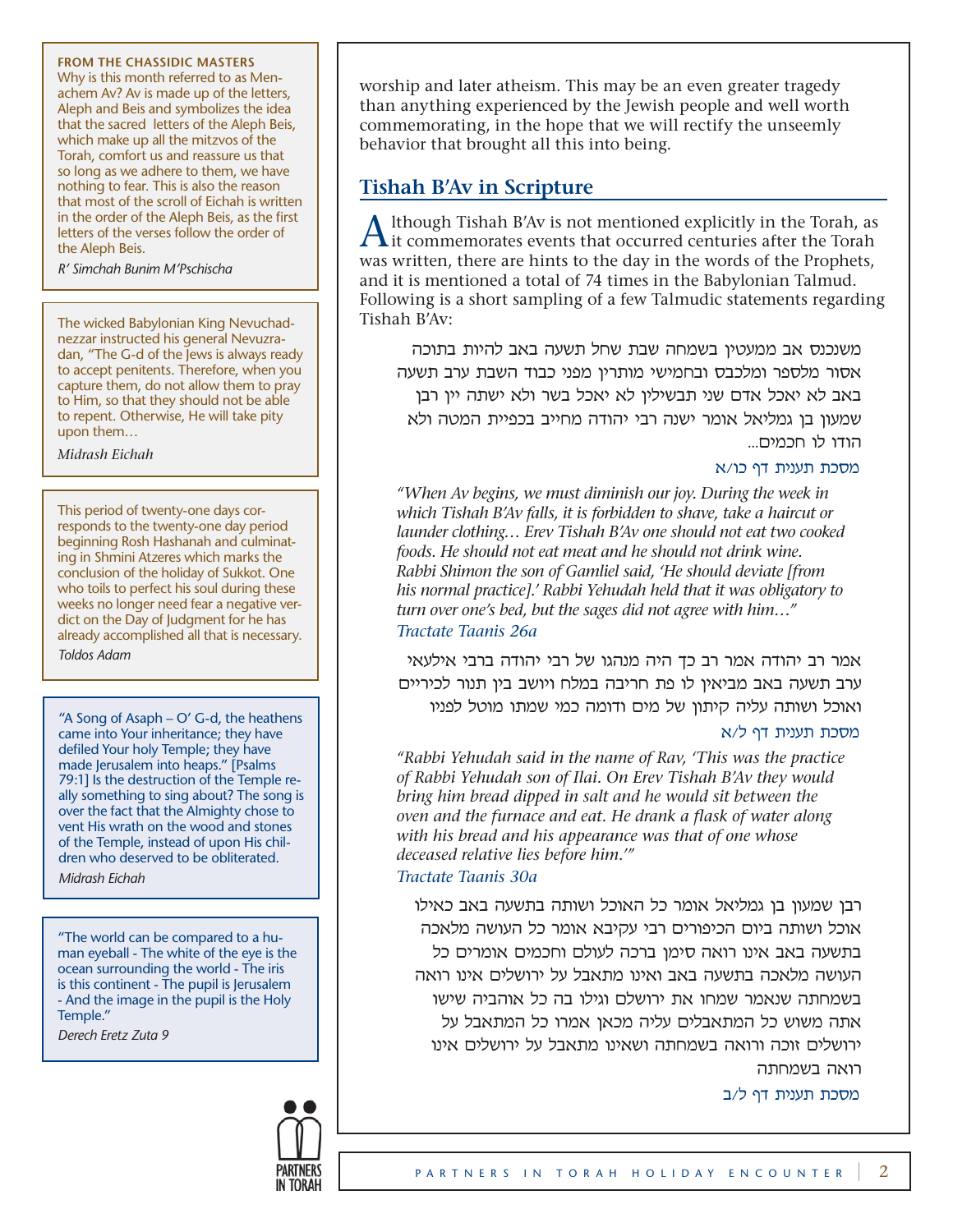*"Rabbi Shimon the son of Gamliel said, 'One who eats and drinks on Tishah B'Av is akin to one who eats and drinks on Yom Kippur.' Rabbi Akiva said, 'One who works on Tishah B'Av will never see any blessing from that work.' The sages say, 'One who works on Tishah B'Av and doesn't mourn over the destruction of Jerusalem will not merit to witness its joy… from here we derive that anyone who mourns over Jerusalem will merit to experience her joy, and one who fails to mourn over Jerusalem will not merit to partake of her joy.'"*

# *Tractate Taanis 30a*

ותשא כל העדה ויתנו את קולם ויבכו אמר רבה אמר רבי יוחנן אותו היום [ערב] תשעה באב היה אמר הקדוש ברוך הוא הן בכו בכיה של חנם ואני אקבע להם בכיה לדורות

# מסכת סוטה דף לה/א

*"And the entire congregation raised their voices and they cried…" [Deuteronomy 14:1] Rabbah said in the name of Rabbi Yochanan, 'That day [that the spies returned] was Erev Tishah B'Av. The Almighty said, 'They cried a meaningless cry, [therefore,] I'll give them a reason to cry for all generations.'" Tractate Sotah 35a*

# **The Three Weeks In History**

חמשה דברים אירעו את אבותינו בשבעה עשר בתמוז וחמשה בתשעה באב בשבעה עשר בתמוז נשתברו הלוחות ובטל התמיד והובקעה העיר ושרף אפוסטמוס את התורה והעמיד צלם בהיכל.

# מסכת תענית דף כו/א

*"Five tragedies occurred to our ancestors on the 17th day of Tammuz and five on the 9th day of Av. On the 17th of Tammuz the Two Tablets were broken [by Moses,] the Daily Temple Offering ceased to be brought, the walls of the city [of Jerusalem] were breached, Apostomus burnt a Torah scroll, and an idol was erected in the Sanctuary."*

*Tractate Taanis 26a*

- **1 Two Tablets** Moses descended from heaven bearing the Two Tablets, a gift from the Almighty that cemented the special relationship forged at Mt. Sinai only 40 days earlier. Impatient and fearful over what they perceived was a delay in his return, the Jews followed the lead of the recent Egyptian converts, who insisted on replacing him with a graven image and created a Golden Calf. Upon witnessing them joyously worshiping the Golden Calf, Moses shattered the Tablets as a sign that their special relationship with G-d had been greatly harmed as a result of their disloyalty.
- **2. Daily Temple Offering** Leading up to the destruction of the First Temple, the walls of Jerusalem were breached on the 9th of Tammuz. The Kohanim fortified themselves in the Temple and continued to perform the Temple Service. On the 13th of Tammuz, they ran out of unblemished sheep

"Jerusalem was destroyed because they desecrated the Sabbath" [Talmud, Tractate Shabbos 119b] This statement, and many others that echo the same sentiment, underline the centrality of the Sabbath in Jewish life and the prominent role its observance can play in our future redemption.

*Rabbeinu Bachya*

"Five tragic events occurred on the 17th of Tammuz…five tragic…on 9th of Av… There were no happier days for the Jews than the 10th of Tishrei [Yom Kippur – when we are forgiven for our misdeeds] and the 15th of Av [when the Jews finally were fit to enter the Land of Israel…]"

*Mishnah, Tractate Taanit*

What connection is there between the tragedies of 17 Tammuz and 9 Av, and the days of celebration, the 10th of Tishrei and 15th of Av? The two days of joy are a counterbalance to the two days of sadness and mourning. They offset the tragedies and help us survive the long exiles wrought by the two days of tragedy. *Kli Yakar*

On the 10th of Tammuz, Noah first opened the window of the Ark and sent the Raven forth to determine whether it was safe to emerge. The Raven refused to perform his mission and returned immediately. On the 17th of Tammuz, Noah sent forth the Dove, but as the verse [Genesis 8:9] relates, 'The Dove did not find a resting place for her foot and she returned to him in the Ark…' The Jewish people are compared to a Dove [Song of Songs 2:14] and the Dove's inability to find a place to rest her foot was a symbol of our future inability to find a place of refuge when the tragedies occurred on this difficult day.

*Daas Zekeinim*

Historically, the 17th of Tammuz has been a difficult day for Jews. In 1391, more than 4,000 Jews were killed in Toledo and Jaen, Spain, and in 4319 (1559) the Jewish Quarter of Prague was burned and looted.

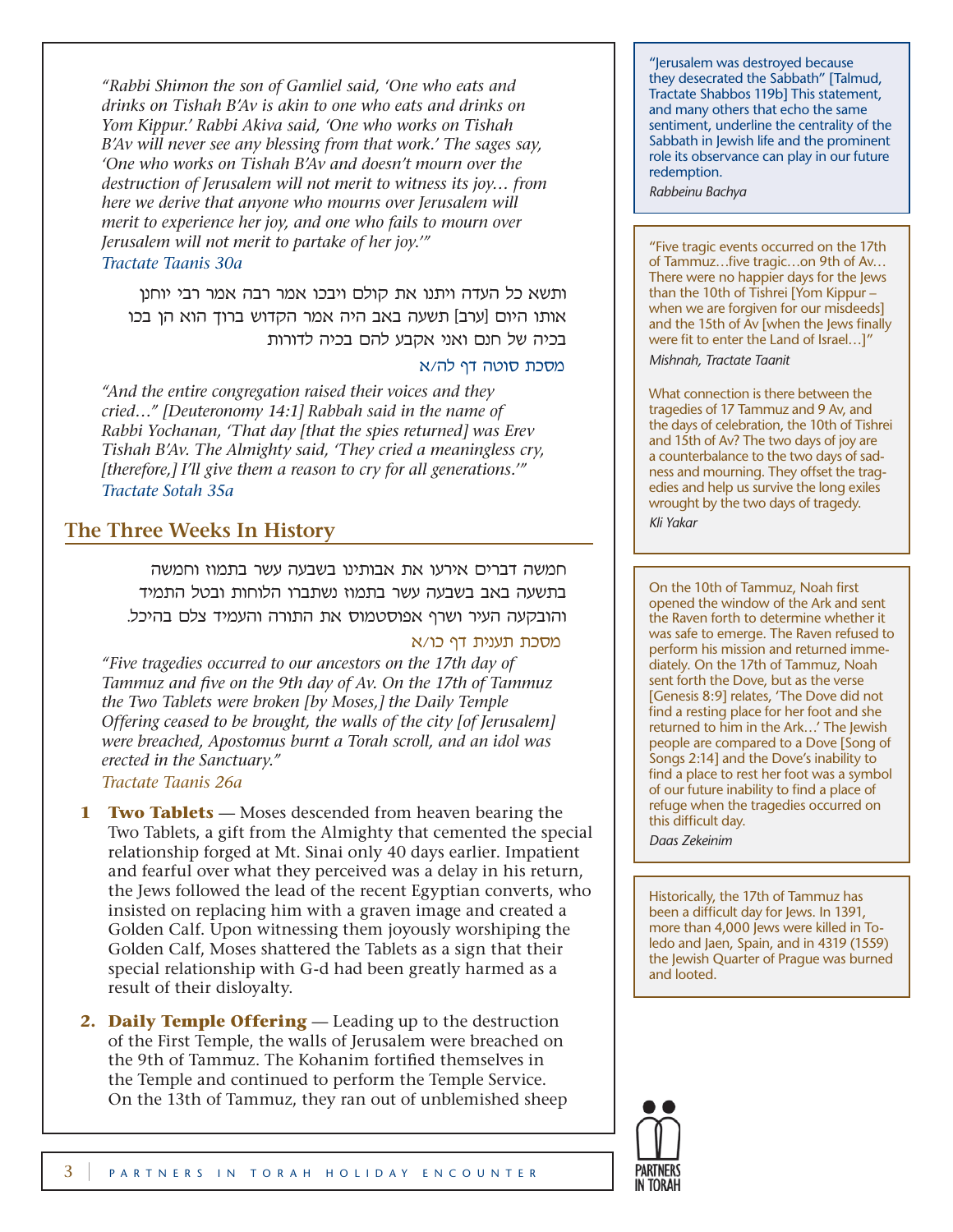Nevuchadnezzar commanded that Torah Scrolls be sewn into sacks which were then filled with sand and placed on the backs of Jewish captives. The sacks were unbearably heavy and the captives were forced to march while stooped over.

*Targum Eichah*

On Rosh Chodesh Av, Aharon the High Priest, passed away. Upon his passing, the Clouds of Glory which had accompanied us and protected us from all harm suddenly departed. This symbolized our vulnerability during this critical period; the Divine Presence left us, and we were open to attack from our enemies.

Aharon's passing on Rosh Chodesh Av contained an important message for the Jewish people. Aharon was beloved for his ability to promote peace and unity among the Jewish people [Avos 1:12.] Absent his influence, the Jewish people began to fracture, and harmony was no longer assured. Disunity among the Jewish people is a recipe for disaster and would bear tragic results later in our history, as our sages explained, "Although they studied Torah, performed mitzvos and acts of loving-kindness assiduously, the Second Temple was destroyed because they were guilty of baseless hatred."

Why does the Mishnah mention that there were two sets of five tragedies? Couldn't it just have listed the tragedies without counting them for us? The Mishnah points out these numbers to convey the idea that the reason these tragedies occurred was because the Jewish people failed to obey the 10 Commandments. which were inscribed on two tablets in two sets of five.

*Ben Yehoyada*

with which to perform the Daily Temple Offering and began bribing the soldiers by lowering a basket of gold coins in return for which they received two sheep. This continued until the 17th of Tammuz when a decree was issued forbidding further Temple Offerings [Rashi, Rambam.] (Others understand this to refer to the Second Temple Era — see Gevuros Ari)

- **3. Walls Of Jerusalem Breached** The Romans, led by the wicked Titus, breached the walls of the city of Jerusalem on the 17th of Tammuz, which led to the destruction of the Second Temple. In the old days, before the advent of modern armaments, a city could only be conquered by breaking through its walls, hence the significance of this event.
- **4. Apostomus Burnt A Torah Scroll** For some years prior to the revolt against the Romans, Roman forces had been regularly engaging in harsh provocations against the Jewish people. In one instance they burnt a Torah Scroll in full view of the Jewish people, an emotionally devastating act that was an ominous sign of the impending tragedies.
- **5. An Idol Was Erected In The Sanctuary** In Talmud Yerushalmi there is a debate as to whether this refers to the idol erected by the wicked Jewish king Menasheh during the times of the First Temple, or the idol erected by the very same Apostomus on the same day that he burnt the Torah scroll. Either way, the offense was grave and indicative of serious problems within our midst.

# **Tishah B'av in History**

בתשעה באב נגזר על אבותינו שלא יכנסו לארץ וחרב הבית בראשונה ובשניה ונלכדה ביתר ונחרשה העיר

# - מסכת תענית דף כו/א

*"On the 9th of Av it was decreed upon our ancestors that they would not enter the Land [of Israel,] the First and Second Temples were destroyed, the city of Beitar was captured, the city of Jerusalem was plowed over."* 

*Tractate Taanis 26a*



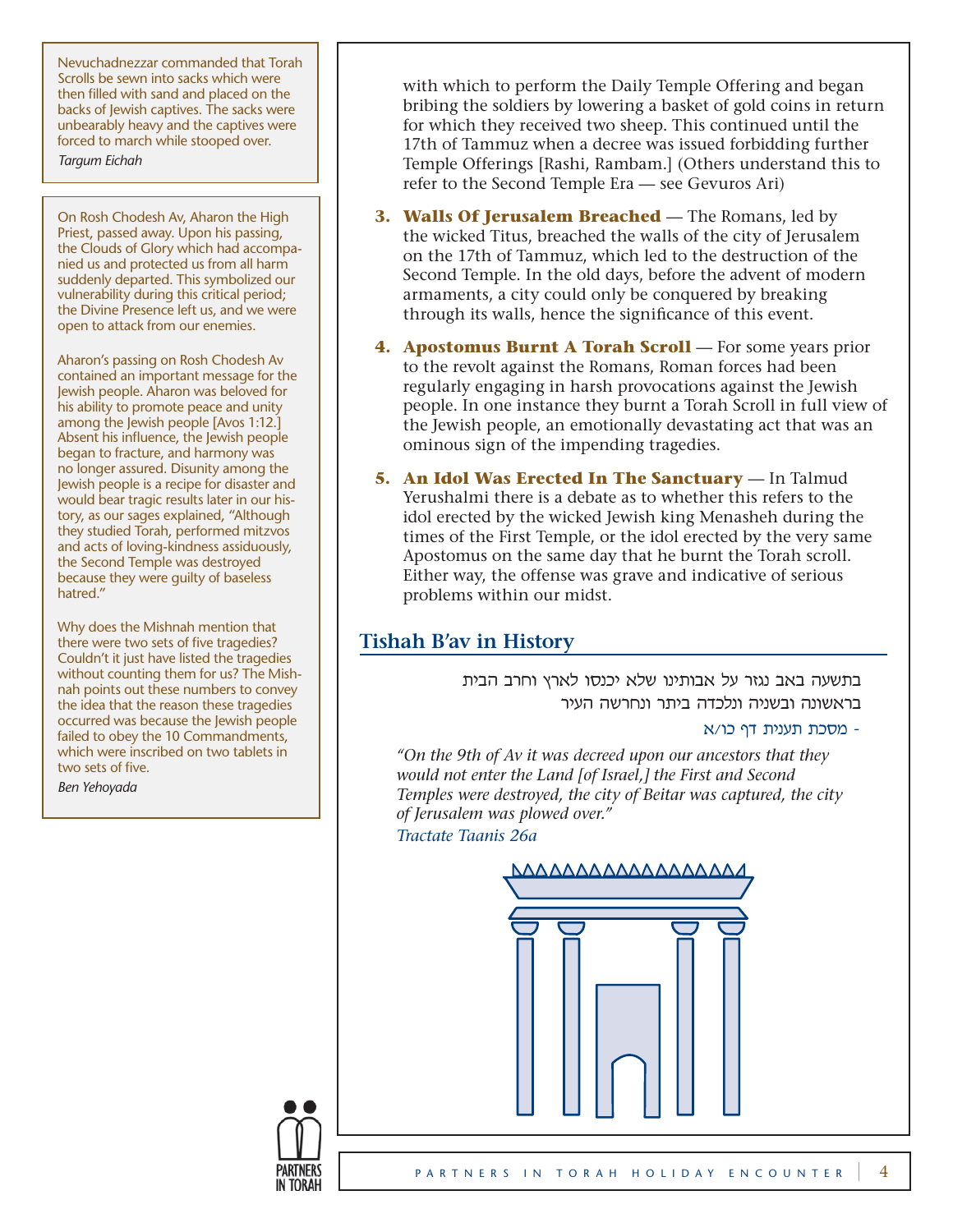- **1. Decreed Not To Enter The Land** The Jewish people were destined to enter the Land of Israel shortly after leaving Egypt and receiving the Torah. Instead, they wandered the desert for forty years until the entire generation that left Egypt perished. What was their sin? Sending the Spies to investigate the Land, wholeheartedly believing their slanderous reports and then refusing to enter the Land. They doubted G-d's ability to vanquish the mighty inhabitants of the Land and thereby demonstrated their unworthiness of the miracles He would perform on behalf of the Jewish people when the time came to capture the Land.
- **2. First Temple Destroyed** On the seventh of Av, the enemy entered the Sanctuary. On the 8th and 9th of Av, they ate and drank in it and desecrated it through immoral behavior. On the 9th day, close to evening, they set it ablaze and it continued to burn through the entire 10th day. The reason we don't fast on the 10th day which is when it was primarily destroyed, is because we prefer to mark the onset of the calamity. Interestingly, Talmud Yerushalmi records the names of pious individuals who fasted on the 9th and 10th of Av, but this is not the accepted practice.
- **3. Second Temple Destroyed** Although it stood longer and was a larger and more magnificent structure than the First Temple, the Second Temple, too, was eventually destroyed at the hand of the Romans. Along with the destruction of the Temple came the destruction of thousands of Yeshivos [academies of higher learning], a near-cessation of the transmission of the Oral Law and the murder of millions of Jews.
- **4. Beitar Was Captured** Tens of thousands of Jews lived in the holy city of Beitar. It was ruled by a powerful Jew known as Bar Kochba who led the Jewish revolt against the Romans and almost succeeded in restoring Jewish sovereignty to Israel. Many great scholars believed him to be the Messiah. Unfortunately, Bar Kochba was killed; the revolt collapsed, and the Romans exacted terrible vengeance upon the Jews. The city of Beitar was decimated, and the corpses of its slaughtered inhabitants were not permitted to be buried for a period of two years. The fall of Bar Kochba effectively ended all Jewish hopes for a return to our homeland for thousands of years.
- **5. Jerusalem Plowed Over** The Prophet Micah prophesied, *"So said the Lord, 'Zion will be plowed under like a field, Jerusalem will be full of furrows, and the Temple Mt. will be piled high with stones."* Turnus Rufus, a Roman general, plowed up the Temple Mount and its environs and left it as a plowed field, piled high with boulders, in fulfillment of the words of the Prophet.

The number ten in Jewish tradition symbolizes sanctity, as seen in the fact that a minyan [prayer quorum] is formed with ten men, and there are many other examples: Abraham was tested through ten trials until he ascended to his lofty rank; the Torah was condensed into Ten Commandments; one separates a tenth of his income for charity, etc. As such, the number ten is heavily associated with the Jewish people who strive to infuse all aspects of life with holiness. The ten tragedies that occurred represent the overpowering of our special rank earned through the fulfillment of our mission, perpetrated by those who sought to destroy us and all that we represent in the world.

*Maharal*

The fact that these tragedies occurred specifically during the months of Tammuz and Av, the hottest and most uncomfortable months of the year [in Israel,] symbolizes a very encouraging idea.

The period of the greatest oppressiveness of the summer begins at the midpoint of the month of Tammuz and concludes at the first third of the month of Av. This is why the tragedies began on the 17th of Tammuz and concluded on the 9th of Av. In fact, a close look at the two sets of tragedies reveals that those of 17 Tammuz were only the beginnings of greater tragedies, whereas those of Av were conclusive in their nature. Just as the heat begins to wane following the 9th of Av, the pain and suffering we endure will also conclude, and we will one day merit only joy and happiness.

*Maharal* 

The First Temple was built in the merit of the Patriarch Abraham. His progeny included Ishmael, and it was subsequently destroyed by Ishmael's descendants, the Babylonians. The Second Temple was erected in the merit of the Patriarch Isaac whose offspring included Esau. It was later destroyed by the Romans, descendants of Esau. The Third Temple will be constructed in the merit of the Patriarch Jacob. His offspring consisted of 12 righteous sons, none of whom strayed from his path. Just as his legacy bore for eternity, the Temple which will be built in his merit will stand for eternity. *Alshich*

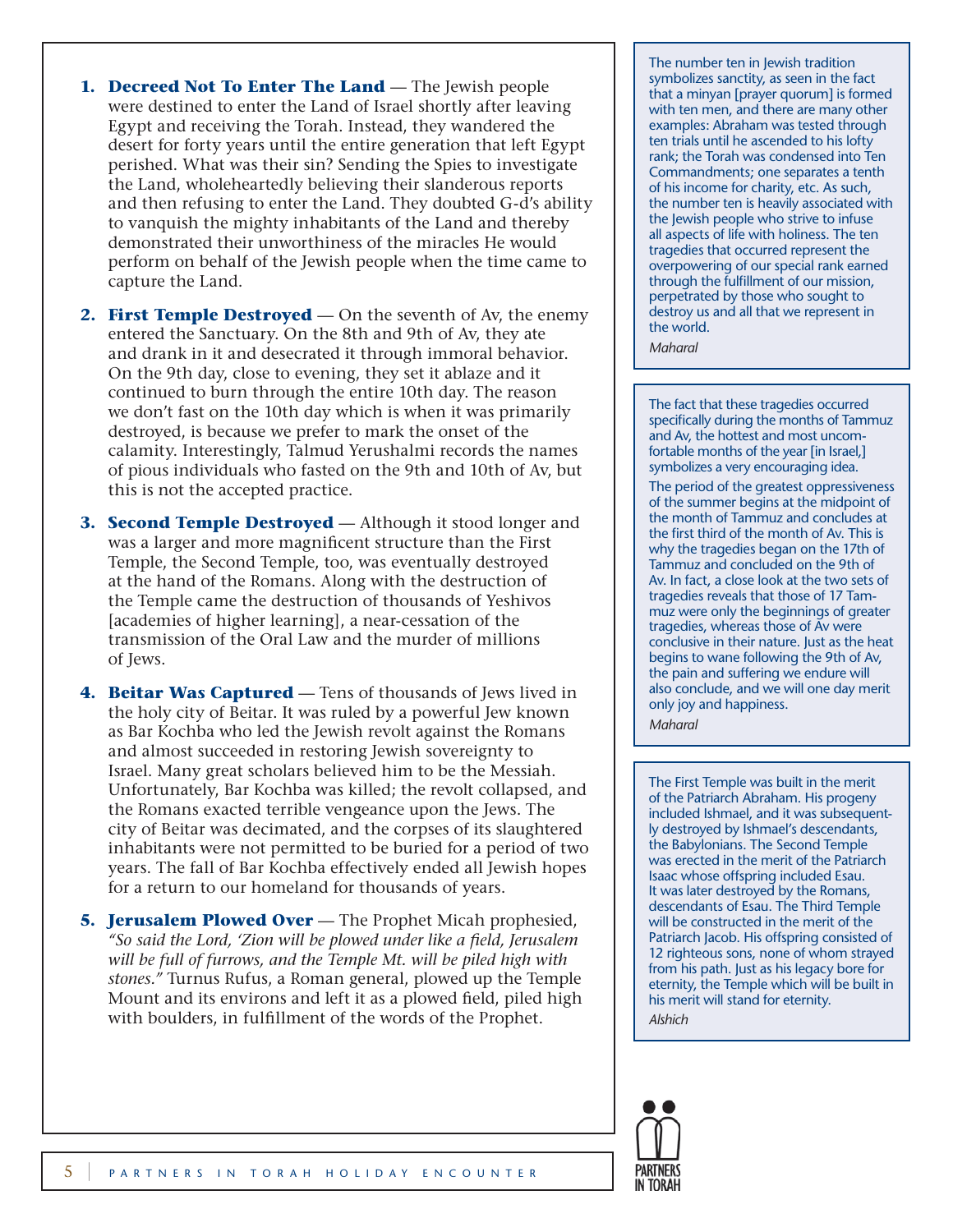There are two reasons offered for the custom not to get married during the Three Weeks. 1) It is not a good omen for the couple 2) It gives the impression of being unconcerned about the tragedy of the destruction of the Temples. *Ba"ch*

#### **FROM THE CHASSIDIC MASTERS**

Although our joy must be diminished during these weeks, that should be limited to areas in which we experience personal pleasure. In areas of Divine service such as prayer, mitzvah observance, and Torah study, we must overcome our inclination to be gloomy and perform them with great joy for during these weeks, the Almighty still seeks our company and delights in our service.

*Avodas Yisrael [Maggid of Koznitz]*

Pious people have a custom not to eat a "new" fruit or benefit from anything that would require a blessing of "Shehechayanu" in which one blesses the Almighty for having brought him to this time period, because of the sad nature of the time. *Sefer HaChassidim*

#### **FROM THE CHASSIDIC MASTERS**

"Any generation in whose time the Temple is not restored is considered to have destroyed it." [Talmud Yerushalmi, Tractate Yoma 1:1] Is it really true of all the generations in whose time the Temple was not rebuilt that they are guilty of having destroyed it? So many righteous generations have passed since the destruction; surely not all of them are equally guilty?! The rebuilding of the Temple will not occur through the righteousness of one generation alone. Instead, the accumulated merits of multiple generations will generate the rebuilding of the Temple. What the Talmud is really saying is that any generation which failed to generate merits to add to the cumulative total is considered to have destroyed, but certainly those generations who contributed through their mitzvot and Torah study to its future re-establishment are considered righteous and meritorious. *Sfas Emes*

#### **FROM THE CHASSIDIC MASTERS**

"Upon the inception of the month of Av, we minimize our joy." [Talmud, Tractate Taanis 26b] The Hebrew word for "our joy" is "b'simchah." This can be translated as, "our joy" or as, "with joy." The Talmud is stressing that although we must diminish our pleasure-inducing activities, it must be done joyously, without resentment. Only through joy will the ultimate redemption finally arrive.

#### *Rav Chaim of Tzanz*

# **Customs of the Three Weeks**

During the Three Weeks, a number of customs were instituted to ensure that we would not forget the sad but meaningful events and their attendant lessons. What follows is a short list of common practices:

- Weddings are postponed until after Tishah B'Av.
- We do not play or listen to music.
- Public celebrations, especially those involving singing, dancing and musical accompaniment, are avoided.
- Haircutting and shaving are prohibited.

# **Laws of the Nine Days**

A lthough various customs designed to inspire us are practiced throughout the Three Weeks, on Rosh Chodesh Av, a more intense period of mourning, known as The Nine Days, begins. The general rule as expressed by the Talmud [Tractate Taanis 26b] is "Upon the inception of the month of Av, we minimize our joy."

# **FOLLOWING IS AN ABBREVIATED LIST OF THE MOST COMMON LAWS AND CUSTOMS ADDED TO THOSE ALREADY PRACTICED FROM THE 17TH OF TAMMUZ:**

- **1.** One should refrain from vacationing in distant places or taking long trips for reasons other than a mitzvah.
- **2.** Certain forms of commerce and construction should be avoided during these days.
- **3**. New clothes may not be purchased.
- **4**. Pleasurable bathing is prohibited. It is permitted for hygienic purposes. However one should use cooler water than he is accustomed to and avoid washing the entire body at one time.
- **5.** Meat and wine, two symbols of joyfulness, are prohibited during the Nine Days, with the exception of Shabbat.
- **6**. Laundering clothes is generally prohibited with certain exceptions. Children's clothes which tend to soil easily are not included in this prohibition.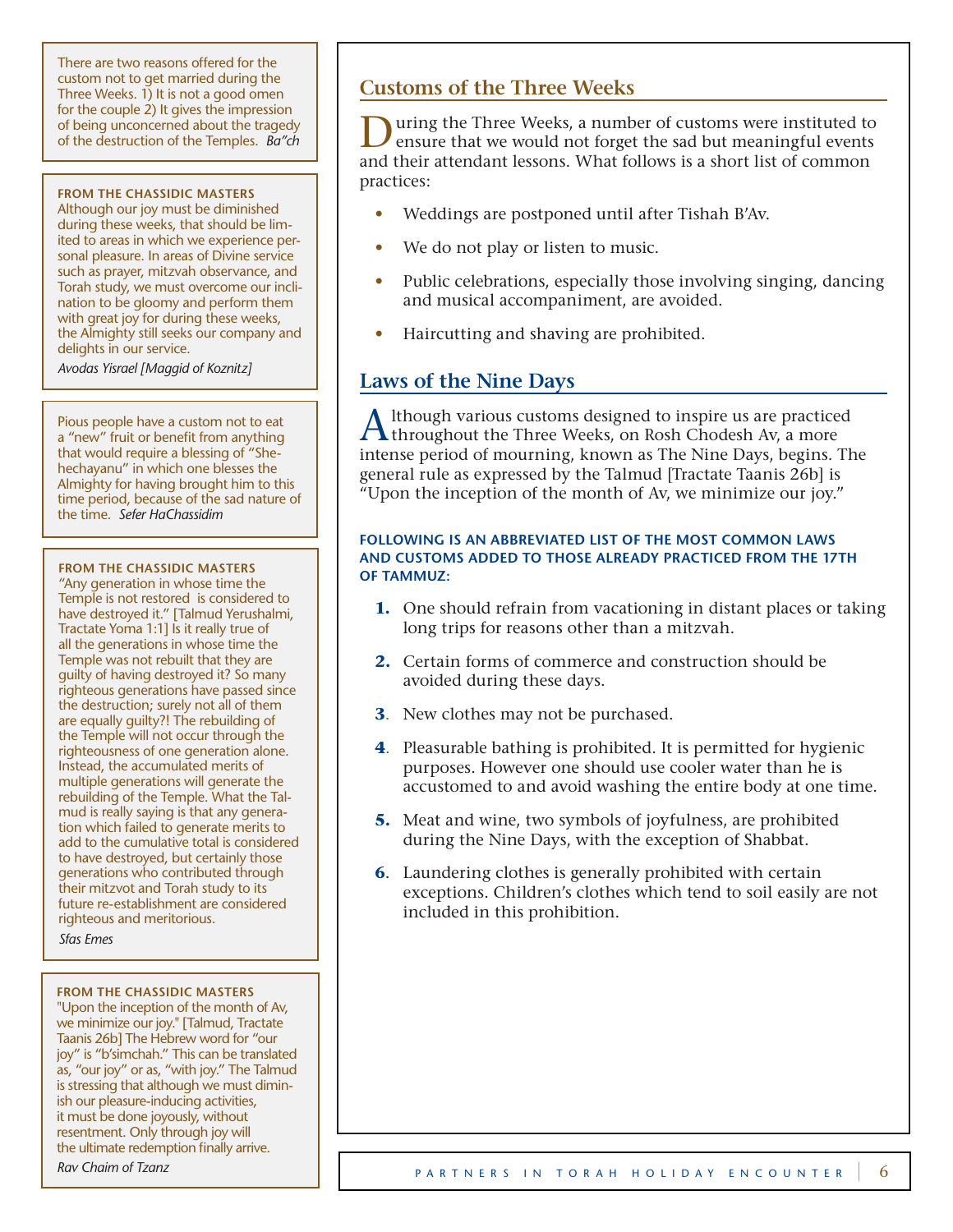# **Laws of Tishah B'av**

A lthough Tishah B'av is not scripturally ordained, its laws mirror<br>those of Yom Kippur, the most stringent of all fast days of the year. Similar to Yom Kippur, beginning sundown of the 9th of Av , all five of the following restrictions are in force:

- **1. Eating & Drinking:** With certain exceptions, no food or drink may be consumed unless a person is ill and under the care of a physician who instructs him to eat or drink.
- **2. Washing:** Washing for pleasure is forbidden with hot or cold water. Removal of dirt is permitted as well as washing one's hand upon arising. However, he should not wash past his knuckles. When preparing food, it is permitted to wash one's hands as needed.
- **3. Leather Shoes:** Footwear [only] made of leather is forbidden to wear. Even if only a small strip of leather is on the shoes, they may not be worn.
- **4. Anointing:** Smearing oneself with anointing oil or perfume is forbidden. Deodorant may be applied.
- **5. Marital Relations:** This is restricted as befits one who is in mourning.

Additionally, one must not sit on a chair and should optimally sit on the floor until midday. The elderly, or people for whom this is difficult, may sit on a low stool the height of which should not exceed 12 inches. One should refrain from engaging in leisure activities and idle gossip and even Torah study must be limited to areas of Torah that discuss the events of the day. One should not greet another person in the customary manner on Tishah B'av. Talis and Tefillin are not donned until Minchah of Tishah B'av.



# **FROM THE CHASSIDIC MASTERS**

"And it is fitting for every G-d-fearing individual to feel pained and distraught over the destruction of the Holy Temple." [Shulchan Aruch, O"Ch 1:5] Is one who is not a G-d-fearing individual exempt from this obligation?! A person who lacks fear of G-d must first engage in mourning over his personal destruction before concerning himself with the destruction of the Holy Temple.

*Rabbi Menachem Mendel of Kotzk*

# **FROM THE CHASSIDIC MASTERS**

The holy Rabbi Simchah Bunim of Pshischah once exclaimed, "If it were up to me, I'd abolish all fast days with the exception of Yom Kippur and Tishah B'Av. On Yom Kippur, due to the sanctity of the day, who needs to eat, and on Tishah B'Av, who can even think about eating?

# **FROM THE CHASSIDIC MASTERS**

"One who mourns over the destruction of Jerusalem merits to see her comfort" [Talmud, Tractate Taanis 30b] Although this conventionally is understood to refer to the rebuilding of the Temple and Jerusalem, this can be understood to mean that he immediately begins to feel comforted over the loss because in his heart he senses that it will be rebuilt and restored to its former glory. For when a righteous person mourns Jerusalem, he inspires the Almighty to hasten the redemption and this thought itself provides him with a measure of comfort.

*Tiferes Shlomo of Radomsk*

"One who mourns over the destruction of Jerusalem merits to see her comfort" [Talmud, Tractate Taanis 30b] How does mourning over Jerusalem enable one to see her comfort? The Almighty decreed that the memory of a deceased loved one recedes after a period of time. This, however, is only true of a loved one who is actually deceased. By mourning over the Temples, which were destroyed thousands of years ago, one demonstrates that, although the bricks and mortar are no longer extant, their spiritual presence is still very much a reality in his life. All that they represented has not been forgotten, and their past existence still serves to inspire him to greater spiritual heights. In this sense, although the Temple is not yet physically rebuilt, one can still derive a measure of comfort and meaning from the very fact that he still feels the loss.

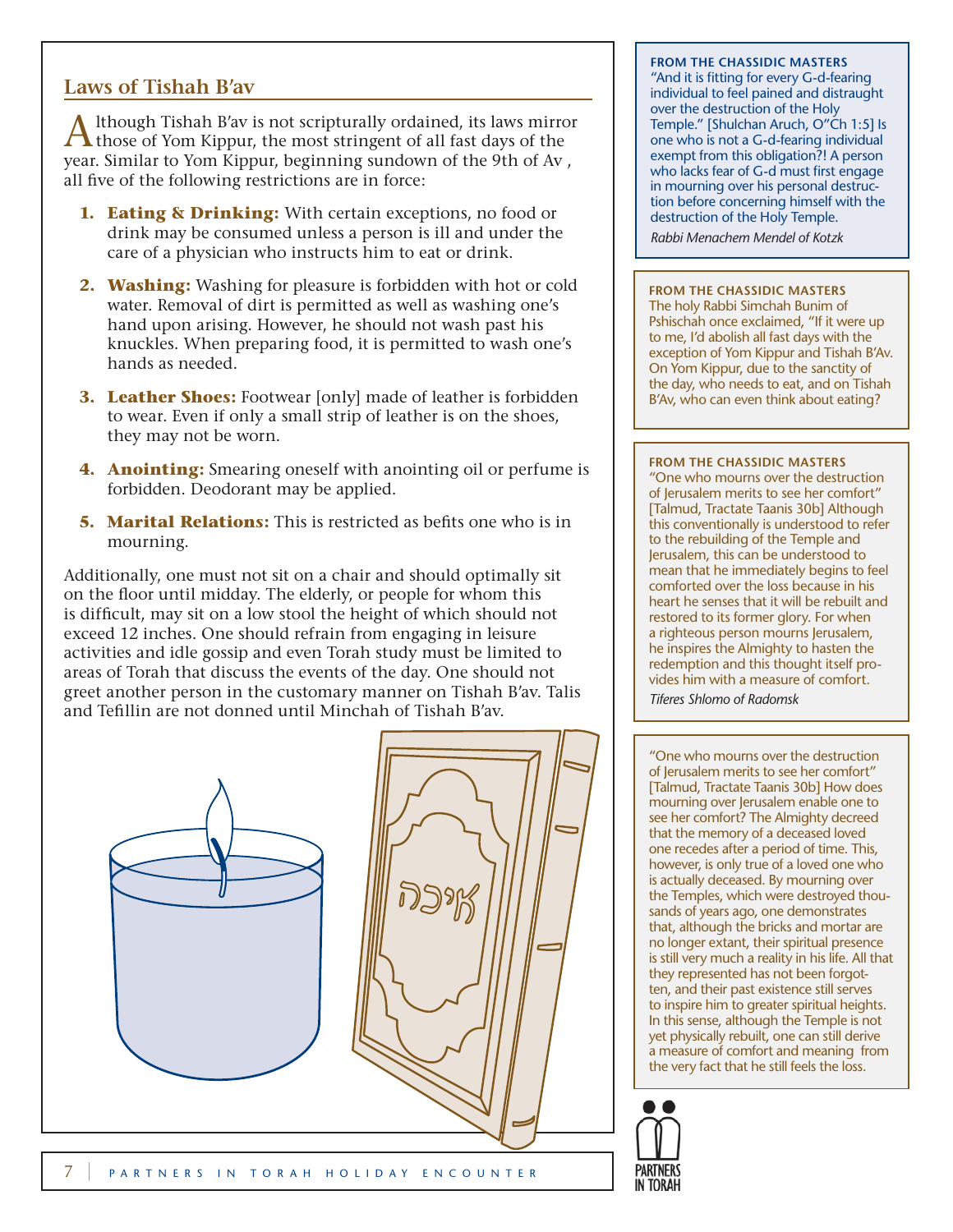The Scroll of Eichah is often read from a book or a scroll that is not written on the traditional parchment, as is customary when reading other scrolls such as the Scroll of Esther. This is because the scribes were hesitant to write the Scroll of Eichah on parchment, hoping for the imminent arrival of the Messiah. By inscribing it on parchment, it would appear that we lacked faith in the advent of the Messiah since parchment is a sign of permanence, indicating our intention to use the scroll for a long period of time. The reality is that once the Messiah comes, we will no longer mourn on Tishah B'av nor read the Scroll of Eichah.

*Levush*

The Almighty said to Jeremiah [upon the destruction of the Holy Temple], "Today I am as one who had an only son and he perished in the middle of his wedding ceremony."

 *Midrash Eichah*

"A sin has Jerusalem sinned, therefore she has become tainted…" [Lamentations 1:8] Why does the verse employ the term "sin" twice to describe the misdeeds that occurred in Jerusalem? A sin performed in Jerusalem is immeasurably worse than one committed elsewhere, for Jerusalem is the palace of the King, where sinning engenders a greater degree of rebelliousness. Thus, the people were taken to task twice for each sin performed in Jerusalem; once for the act and once for the additional treachery it entailed. *Chidah*

#### **FROM THE CHASSIDIC MASTERS**

"We have become orphans and fatherless, our mothers are as widows." [Lamentations 5:3] When the saintly Rabbi Levi Yitzchak of Berditchev reached this verse he groaned audibly and cried out, "Master of the Universe, you instructed us in Your Torah [Exodus 22:21] not to pain a widow or an orphan. Why then, do You afflict us and torture us, your own widows and orphans? Aren't You too, obligated to observe Your laws?

# **The Scroll of Eichah [Book of Lamentations]**

A uthored by the Prophet Jeremiah who spent years pleading<br>in vain with the Jewish people to repent, the Scroll of Eichah encapsulates the Destruction of the First Temple and contains numerous allusions to the destruction of the Second Temple as well. In four of its five chapters the verses follow the order of the Aleph Beis. The book comprises one of the five Megillot ("Scrolls") [Esther, Song of Songs, Ruth, and Ecclesiastes,] traditionally read at different points throughout the Jewish year. It is read in a mournful tone, reflecting the somber nature of the subject matter on the night of Tishah B'av, by the light of a candle [or lights that have been dimmed.] Some communities have a custom to recite it the morning of Tishah B'av too, after reciting the Kinnot.

# **Brief Overview of Eichah**

I n the first chapter, the prophet describes the suffering that befell the Jewish people at the time of the destruction of the Temple and bewails the tragedy of the proud city of Jerusalem lying in ruins. He describes the alienation we felt from our allies and how, although consolation is impossible, we must still accept the will of the Almighty. He blames the cause of the destruction on our failure to see how our degeneration would result in such catastrophe.

**In the second chapter,** the prophet decries the false prophets who encouraged our erosion by lulling us into a false sense of security with assurances that destruction can never happen. The nations of the world rejoiced over our downfall; the Almighty reminds us that we deserved this because of our misdeeds.

**In the third chapter,** the prophet laments the fact that he was forced to experience the horrific tragedies about which the earlier prophets had warned. He speaks of his indescribable pain and the faith he maintains in the face of it all. He is inspired and comforted by the knowledge of G-d's ceaseless love and mercy for His people and is certain that the moment we repent salvation will come.

**The fourth chapter** revisits the horrific tragedies that befell the Jewish people. It describes the hunger, the pillaging and plundering of Jerusalem, and how Jewish mothers actually consumed the flesh of their own children, so great was their hunger. Our allies refused to stand by their commitments, and our enemies were extraordinarily successful. He concludes by foretelling the destruction of the Second Temple and consoles us that one day we will suffer no longer.

**The fifth and concluding chapter** of Lamentations is essentially a plea to the Almighty to focus on all that has occurred to us over the generations and return us to our former stature. We acknowledge our feebleness and plead with Him, "Return us to You, Oh G-d, and we will return…" Even if we're incapable of taking the first step, if You bring us back, we will certainly return to You and be Yours forever after.

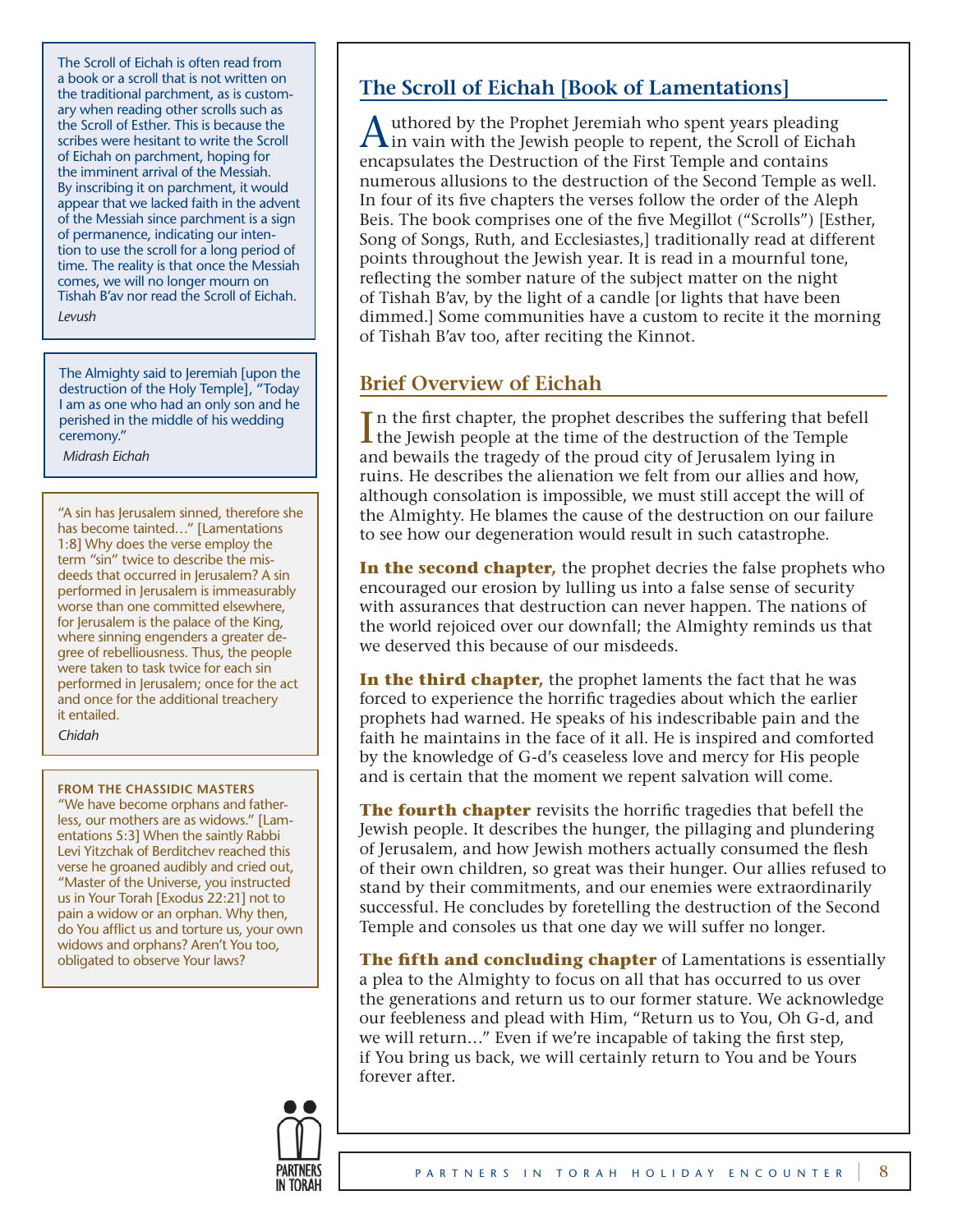# **Kinnot**

K innot are poetic elegies traditionally recited on Tisha B'Av to mourn the wide array of tragedies suffered by the Jews throughout history. A few kinnot are recited on the night of Tishah B'Av after the Eichah reading, while the majority of them are reciting following Shacharis on the morning of Tishah B'av. Traditionally, the congregation recites them in semi-unison, and their recital should last until approximately midday. There were a number of notable authors who composed the kinnot, among them were Rabbi Eliezer Hakalir, Rabbi Shlomo Ibn Gabriel, and Rabbi Judah Halevi.

Ideally said in a slow mournful tone and with a focus on the meaning of their words, the kinnot are designed to inspire heartfelt tears and sadness over our loss, and also to give hope for a better future when we will return to the Land of Israel to a rebuilt Temple where we can once against serve the Almighty. In times not so long ago, it was common for adults to shed copious tears as they read the passages and even young children understood that a carefree attitude was not appropriate on this day. Sadly, many of us are no longer on the level of our ancestors and our recital is more rote in nature. In recent times, a number of kinnot have been composed commemorating the calamities of the Holocaust, and many communities have instituted their recital into the liturgy. "

In the words of Yitzchak Rabin, the fifth Prime Minister of Israel,<br>the capture of the Western Wall by the paratroopers of General Motta Gur's unit was an emotional scene.

"Nobody planned it in advance. Nobody prepared it and nobody was prepared for it; it was as if Providence had directed the whole thing: the paratroopers weeping — loudly and in pain… the words of the Kaddish prayer heard by Western Wall's stones after 19 years of silence, tears of mourning, shouts of joy…"

Legend has it that two secular soldiers stood by the scene and watched it unfold with bewilderment. They had no concept of why this particular wall meant so much to their comrades and these battle-hardened soldiers could hardly share in the emotion that surrounded them. Suddenly one of them began to cry. His shocked comrade asked him, "What are you crying about? You don't even know what this wall is all about?" His teary-eyed friend responded, "I am crying because I don't even know what to cry about!

"They have heard that I sigh, there is no one to comfort me; all my enemies have heard of my trouble, and rejoice… Let all their wickedness come before You and do to them as You have done to me for all my transgressions…" [Lamentations 1:21] It's one thing if our enemies harmed us and the remaining nations either came to our aid or remained indifferent. It's quite another matter when the other nations actually rejoiced over our misfortune and exulted in our downfall. For that, dear G-d, we ask that they be repaid in full measure.

#### **FROM THE CHASSIDIC MASTERS**

"On the day the Holy Temple was destroyed, King Messiah was born." [Talmud Yerushalmi, Brachos 2:4] This time was an auspicious time for great things to happen to the Jewish people had they only prepared themselves properly. Instead, they took it for granted and failed to live up to their end of the deal. The tragic result was that instead of the Messiah coming, we were driven into exile for thousands of years. *Tzidkas HaTzaddik*

#### **FROM OUR CHASSIDIC MASTERS**

"A lament over Zion and her cities, like a woman in her birthpangs." [Kinnot of Tishah B'Av] A woman in the throes of labor, although experiencing severe pain, still takes comfort in the knowledge that this excruciating pain will soon give way to great joy once her child is born. Similarly, our lament over the destruction of Zion even during the darkest days of exile is tempered by the knowledge that soon all this pain will give way to everlasting joy and happiness when the Third Temple is rebuilt. Rabbi Levi Yitchak of Berditchev